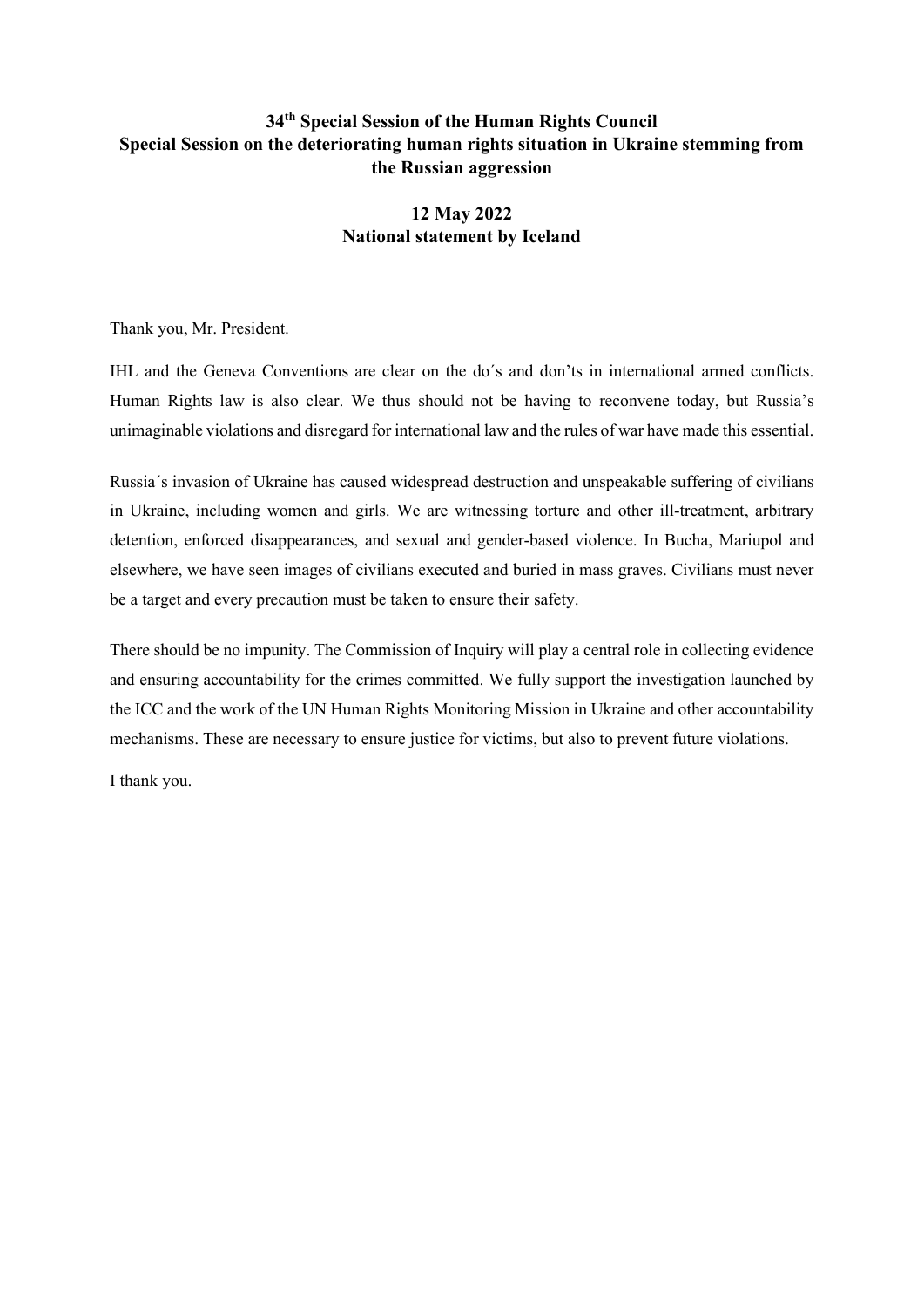## **34th Special Session of the Human Rights Council Special session of the Council on the deteriorating human rights situation in Ukraine stemming from the Russian aggression**

# **12 May 2022 Statement by Estonia on behalf of the Nordic-Baltic countries Eva-Maria Liimets, Minister of Foreign Affairs of Estonia**

Mr President,

I have the honour to speak on behalf of the Nordic-Baltic countries. We welcome the convening of this Special Session and thank the High Commissioner and the speakers for their statements.

It has been more than two months now since Russia launched the unprovoked and unjustified war against Ukraine in grave violation of international law. Russia has consistently ignored the calls by the UN General Assembly, this Council, other international bodies as well as the order of the International Court of Justice to cease aggression and immediately withdraw all forces and military equipment from the territory of Ukraine.

The General Assembly has voted in favor of suspending Russia`s membership rights of this very Council – a clear sign that the world has strongly condemned Russia`s actions, including the grave violations of human rights.

Unfortunately, all this has not been enough. We are still facing one of the fastest-growing displacement and humanitarian crises where innocent civilians suffer the most. We are seeing devastating consequences globally, including for food and energy security. Developing countries and persons in vulnerable situations are the most affected.

As said by the High Commissioner, Russian armed forces have indiscriminately shelled and bombed populated areas, wrecking hospitals, schools and other civilian infrastructure. We are witnessing torture and other ill-treatment, sexual and gender-based violence, used as a weapon of war, arbitrary arrests, abductions, enforced disappearances and deportations, especially of children and their illegal adoptions in Russia. We are witnessing what may amount to war crimes and crimes against humanity on a daily basis.

We strongly denounce Russia's actions as well as the denials, deceptions, lies and disinformation.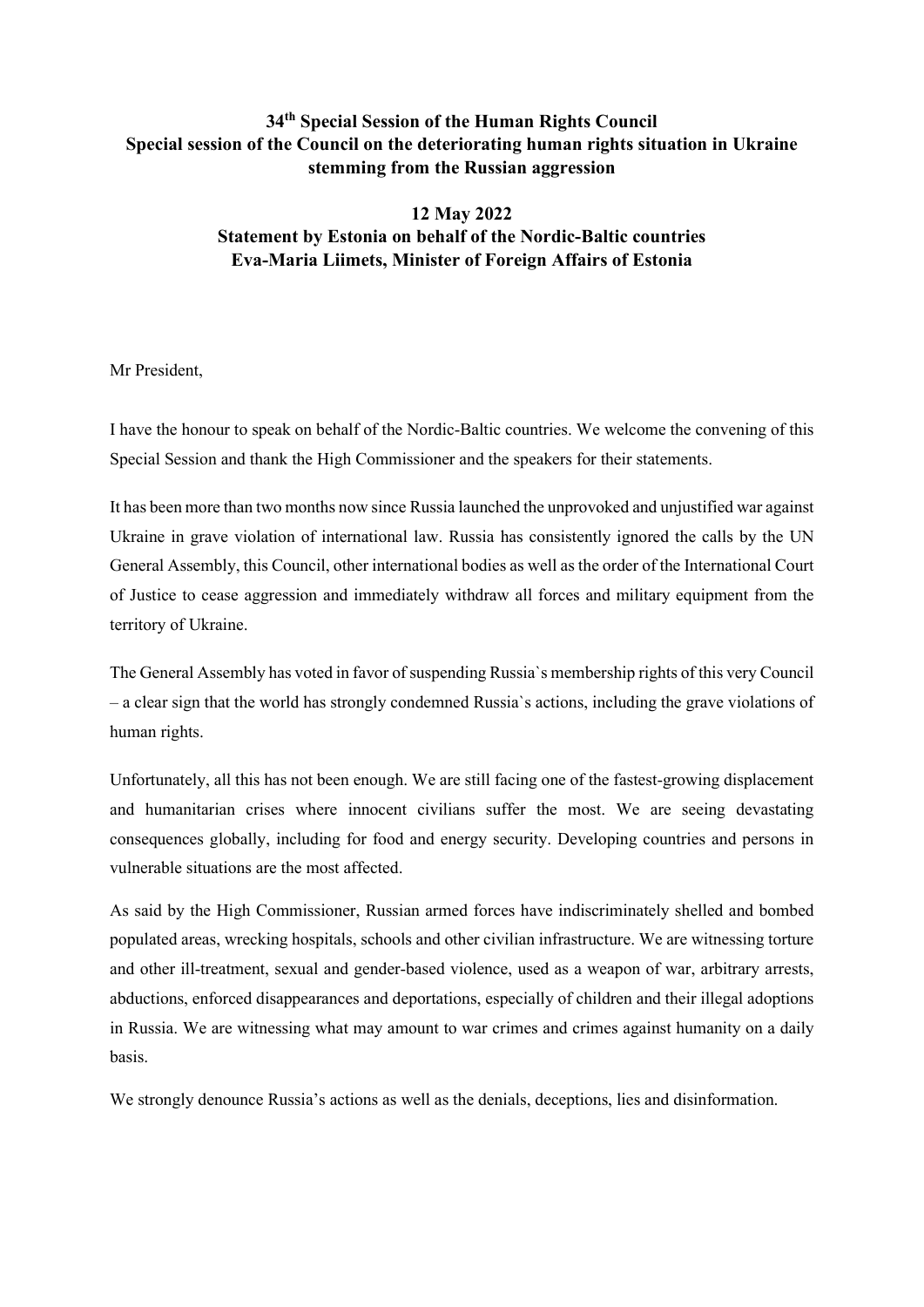We also support the need for national and international, transparent, independent and prompt investigations into all violations and abuses of international human rights law and international humanitarian law.

We welcome the work already done by the independent international commission of inquiry on Ukraine. We fully support the investigation by the International Criminal Court and other initiatives. We encourage efficient and effective coordination among all relevant parties in the collection and documentation of the evidence.

Last but not least, we once again urge Russia to immediately end its aggression and to comply with its obligations under international law.

Thank you.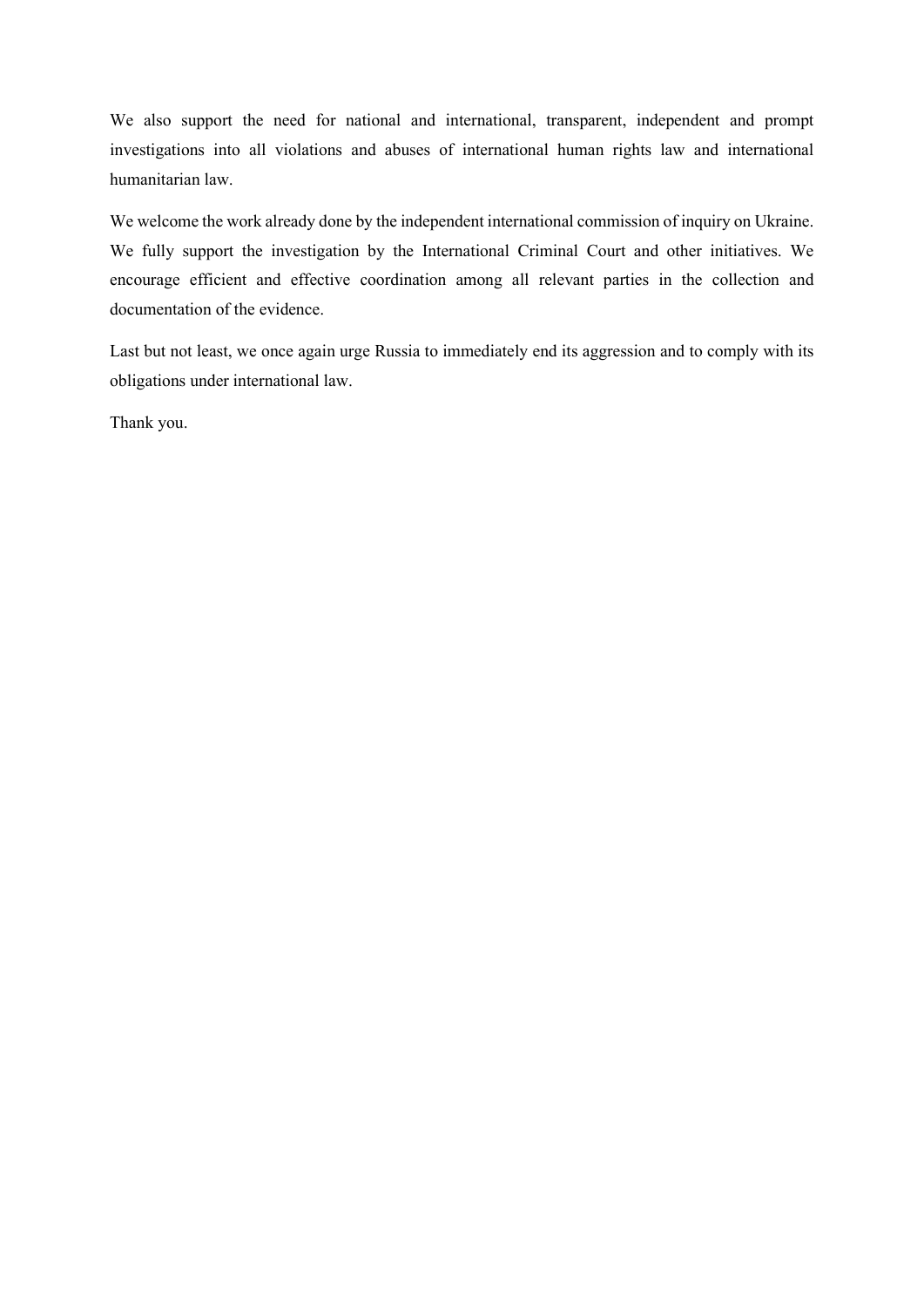### **34th Special Session of the Human Rights Council Special session of the Council on the deteriorating human rights situation in Ukraine stemming from the Russian aggression.**

#### **12 May 2022**

# **Statement by the Marshall Islands on behalf of the "Group of Friends of Accountability following the Aggression against Ukraine", that Iceland is a member of. Hon. Casten N. Nemra, Minister of Foreign Affairs and Trade of the Republic of the Marshall Islands**

Thank you, Mr. President,

I am pleased to deliver this statement on behalf of the Group of Friends of Accountability following the Aggression against Ukraine.

77 days have passed since Russia's unprovoked, unjust and illegal invasion of Ukraine. For 77 days, Russian armed forces have indiscriminately shelled and bombed populated areas of Ukraine, targeted civilians and destroyed and damaged hospitals, schools and other civilian infrastructure, as reported by the Office of the High Commissioner for Human Rights. Bucha, Kramatorsk and Mariupol are but some of the names now associated around the world with suffering and devastation because of the Russian Aggression.

We deplore the thousands of civilian casualties, including hundreds of children. We are appalled by the continued reports of the use of torture and other ill-treatment, arbitrary killings and detention, enforced disappearances and sexual and gender-based violence. These are actions that may amount to war crimes and other crimes under international law. Such atrocity crimes are crimes against all of us.

The Russian state-sponsored massive disinformation campaign is an affront to democratic processes and human rights, and requires all states to be vigilant in exposing the truth. We are gravely concerned about the devastating spillover effects of Russia's invasion on global food and energy systems. Least developed, lower-income, and middle-income countries as well as persons in vulnerable situations in all regions around the world will be most severely impacted.

Excellencies, we stress the importance of preserving the long record of non-use of nuclear weapons. We call on the Russian Federation to exercise restraint and de-escalate its nuclear rhetoric.

It is imperative that all perpetrators of violations and abuses of human rights and violations of international humanitarian law be held to account. Justice for victims is the foundation for future peace and reconciliation and for the prevention of further atrocities. For this, the collection and preservation of evidence is essential.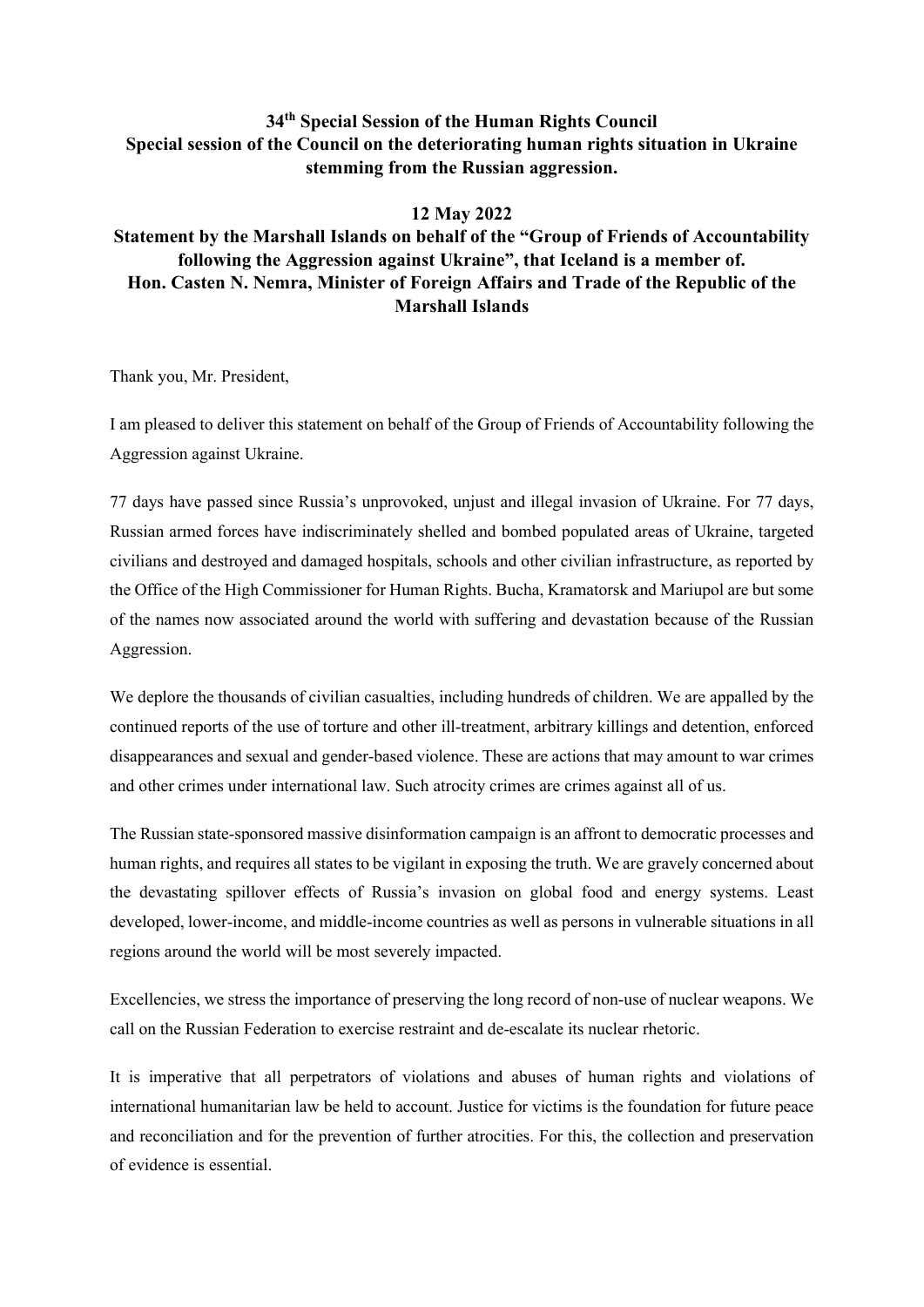The Commission of Inquiry on Ukraine has a central role to play in this regard. We welcome the swift appointment of its three members and thank them for their update provided to the Council today. We encourage continued efforts to ensure the prompt and full operationalization of the Commission of Inquiry to investigate all alleged abuses and violations of human rights and violations of international humanitarian law, and related crimes, in the context of the Russian Federation's aggression against Ukraine. The Group of Friends also welcomes the investigation launched by the International Criminal Court and the recent report by the experts appointed under the Organization for Security and Cooperation in Europe's Moscow Mechanism as critical steps towards accountability. Importantly, these efforts are complemented by national investigations in Ukraine and other countries, including on the basis of universal jurisdiction, and by the work carried out by the OHCHR, especially the Human Rights Monitoring Mission in Ukraine, and civil society actors.

Coordination of efforts among the different actors is of crucial importance. Therefore, we call on all those involved in the collection and preservation of evidence to coordinate proactively to ensure complementarity and the meticulous collection of the most precise evidence available.

Finally, we reiterate the importance of comprehensive, verifiable and transparent records of casualties in situations of armed violence and conflict, which can contribute to better protection of civilians and help prevent violations of international law.

The process towards accountability will bring challenges but we will not let ourselves be discouraged. The Group of Friends is committed to information-sharing, awareness-building and advocacy. Impunity must be fought, justice must prevail, and international law and human rights must be protected.

Thank you.

#### Signatories:

- 1. Albania
- 2. Australia
- 3. Austria
- 4. Belgium
- 5. Bulgaria
- 6. Canada
- 7. Colombia
- 8. Croatia
- 9. Cyprus
- 10. Czech Republic
- 11. Denmark
- 12. Estonia
- 13. Finland
- 14. France
- 15. Georgia